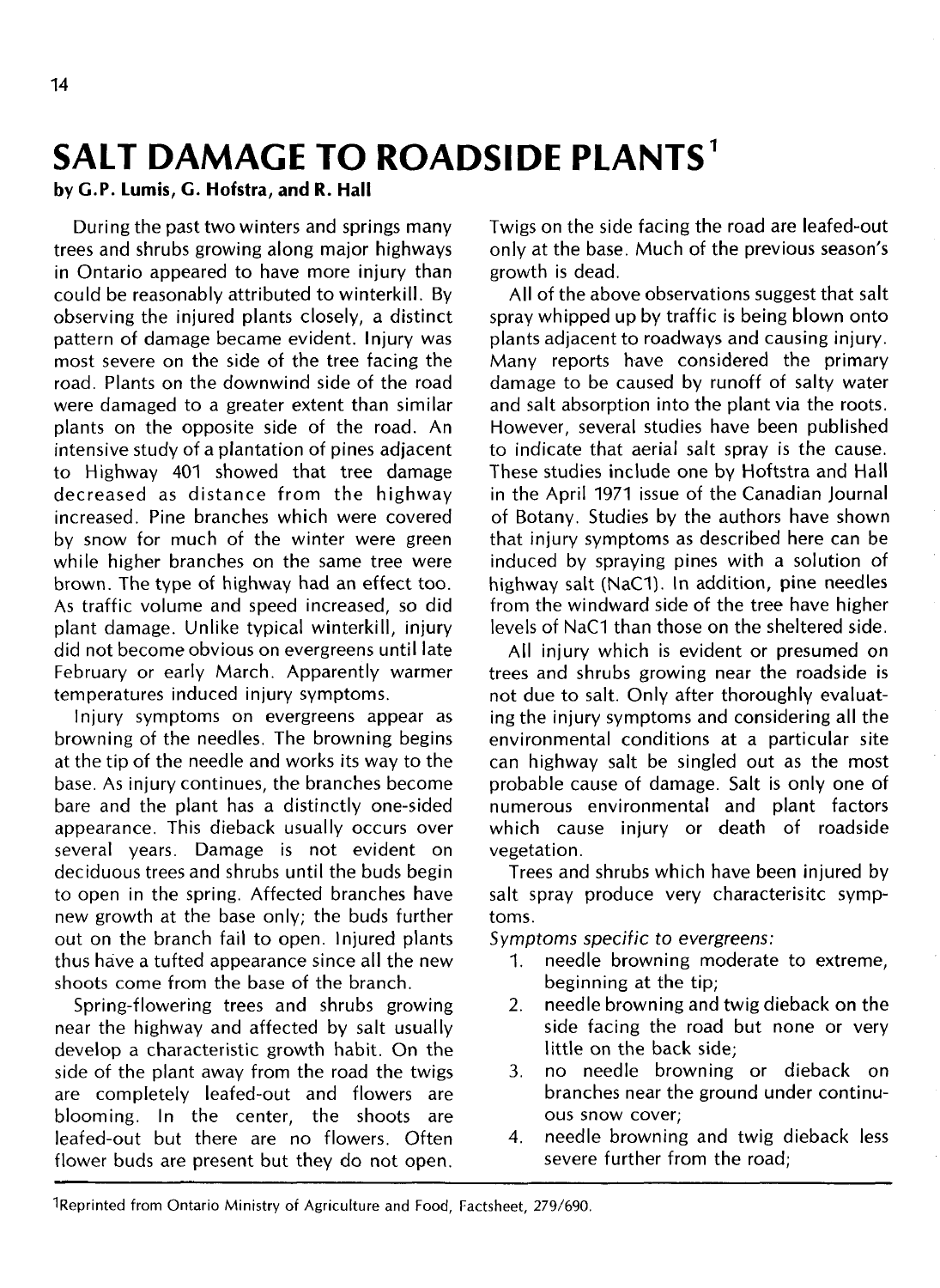5. browning usually first evident in late February or early March and becoming more extensive through spring and summer.

#### Symptoms specific to deciduous plants:

- 1. leaf buds on the terminal part of branches facing the road very slow to open or do not open:
- 2. new growth arises from the basal section of branches facing the road, resulting in a tufted appearance;
- 3. flower buds on the side facing the road do not open but flowering normal on back side.

#### General injury patterns:

- 1. injury more severe on side facing the road, plants one-sided due to branch dieback;
- 2. damage more pronounced on downwind side of highway;
- 3. plants further from road injured less;
- 4. branches covered by snow not injured;
- 5. injury to evergreens apparent in late winter, injury to deciduous plants not evident until spring:
- 6. branches above the spray-drift zone not injured or injured less:
- 7. damage increased with the volume and speed of traffic and the amount of salt applied to highway;
- 8. plants damaged over several years lack vigor and soon begin to die;
- 9. less winter-hardy plants injured more severely;
- 10. salt spray penetrates only a short distance into dense plants;
- 11. plants in sheltered locations lack injury symptoms.

From the work preceding this report, it is evident that most of the salt injury to plants is from aerial spray. In most cases runoff of salty water could not account for the injury symptoms which were observed with such consistency from one location to another. The basis for plant resistance to salt spray is not known; however, several factors seem to be intimately involved. Increased amounts of wax or bloom

on spruce needles seem to add protection. For example, the bluer the spruce the more resistant it is to salt spray. Deciduous trees and shrubs with resinous buds or with buds submerged in the twig are resistant. Plants with naked buds (lacking scales) are susceptible to salt spray.

Trees and shrubs to be planted along Ontario roadways where salt spray could be a potential problem should be selected from those given a rating of 1 or 2 in Table 1. Resistant evergreens or dense deciduous shrubs could be used as screens to trap salt spray and thereby protect more sensitive plants.

Department of Horticultural Science and Department of Environmental Biology University of Guelph Guelph, Ontario, Canada

**TABLE 1.** Species list of roadside trees and shrubs rated for their resistance to air-borne highway salt spray **INJURV**